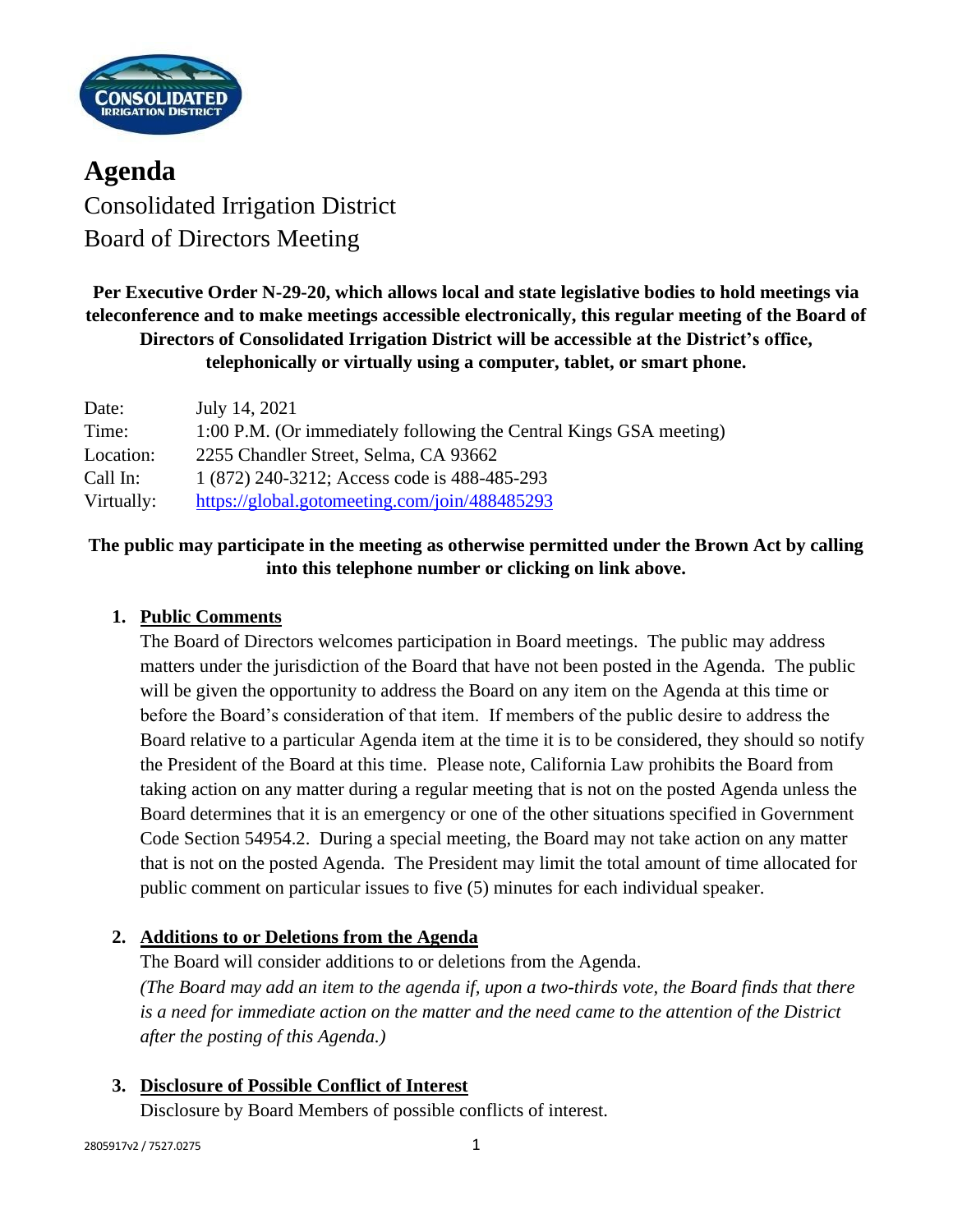### **4. Consent Calendar (Recommend Approval) – Review & Take Action**

- **a.** Approval of June 9, 2021 Board Meeting Minutes
- **b.** Authorize Special Payroll Warrants for August 2021
- **c.** Approval of June 2021 Accounts Payable
- **d.** Approval of June 2021 Accounts Receivable
- **e.** Approval of CID Monthly Budget Report as of June 30, 2021
- **f.** Accept Financial Report as of June 30, 2021
- **g.** Accept Easement Agreement with Keith Wilson (APN 002-070-014)

### **5. Correspondence: Items for Board Action**

### **a. AB 1234 Training – Monday, August 30, 2021**

Review for possible attendance AB 1234 Training, August 30, 2021 at 11 am at Baker, Manock and Jensen office.

**b. Review miscellaneous correspondence for possible action**

#### **6. Manager's Report, Presentation of Items for Board Action and Public Hearings**

#### **a. Water Report**

Review and discuss for possible action: the current water report.

### **b. SGMA Update**

Receive update on implementation of the Sustainable Groundwater Management Act and provide directions to staff.

#### **c. Report of Land Acquisition Effort**

Receive update and discuss for possible action regarding land acquisition.

#### **d. Projects Update**

Receive update and discuss for possible action: the status of current projects.

#### e. **Damage Claim – PG&E, claim amount \$20,773.88**

Review and discuss for possible action the damage claim (invoice number 0008017994- 8) with PG&E for the amount of \$20,773.88.

#### **7. Board Reports**

Receive reports from individual Board members.

# **8. Closed Session Pursuant to Government Code Section 54957.6 – Public Employee Discipline/Dismissal/Release**

Position: Office Manager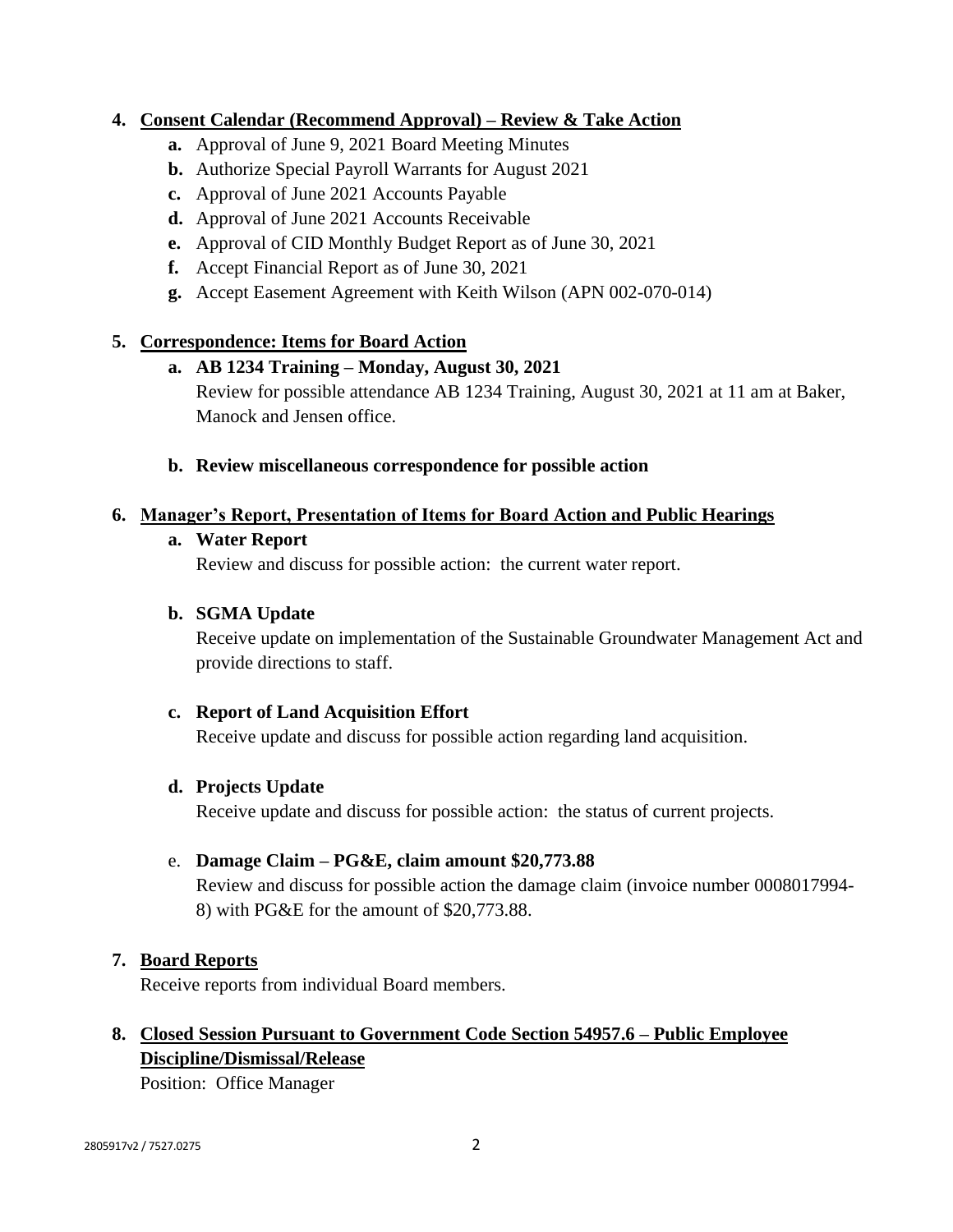# **9. Closed Session Pursuant to Government Code Section 54956.9(d)(1) – Conference with Legal Counsel**

Closed session conference with legal counsel pursuant to Government Code Section 54956.9(d)(1) related to existing litigation:

- *James Irrigation District v. KRWA, et al.* (Fresno County Case number 19CECG00769).
- *State Water Resources Control Board, Division of Water Rights, KRWA Petition for Change Re License No. 11521.*
- *State Water Resources Control Board, Petitions to Revoke or Revise the Declaration of Fully Appropriated Stream Systems with respect to the Kings River System.*
- *State Water Resources Control Board, Semitropic Improvement District of Semitropic Water Storage District v. kings River Water Association et. al; Complaint in Support of Petition to Revise and/or Revoke Declaration of Fully Appropriated Stream System for the Kings River.*

# **10. Closed Session Pursuant to Government Code Section 54956.9(d)(2) – Conference with Legal Counsel**

Conference with legal counsel related to significant exposure to and/or anticipated litigation pursuant to paragraph (2) of subdivision (d) of Government Code Section 54956.9: (1 case)

# **11. Closed Session Pursuant to Government Code Section 54956.8 – Conference with Real Property Negotiator**

Closed session pursuant to Government Code Section 54956.8 related to real property negotiations.

a. Property APN: 345 080 005 Agency Negotiator: Phil Desatoff Negotiating Parties: CID Negotiating Terms and Price

# **12. End of Closed Session – Report from Closed Session**

Disclosure of reportable action, if any, from Closed Session

## **13. Next Scheduled Meetings**

Approve next regular Board Meeting on Wednesday, August 11, 2021 at 1:00 P.M., or immediately following the CKGSA meeting.

## **14. Adjournment**

**Note:**

**The Public will be given the opportunity to address the Board on any item on the Agenda before or during its consideration of that matter, as appropriate.**